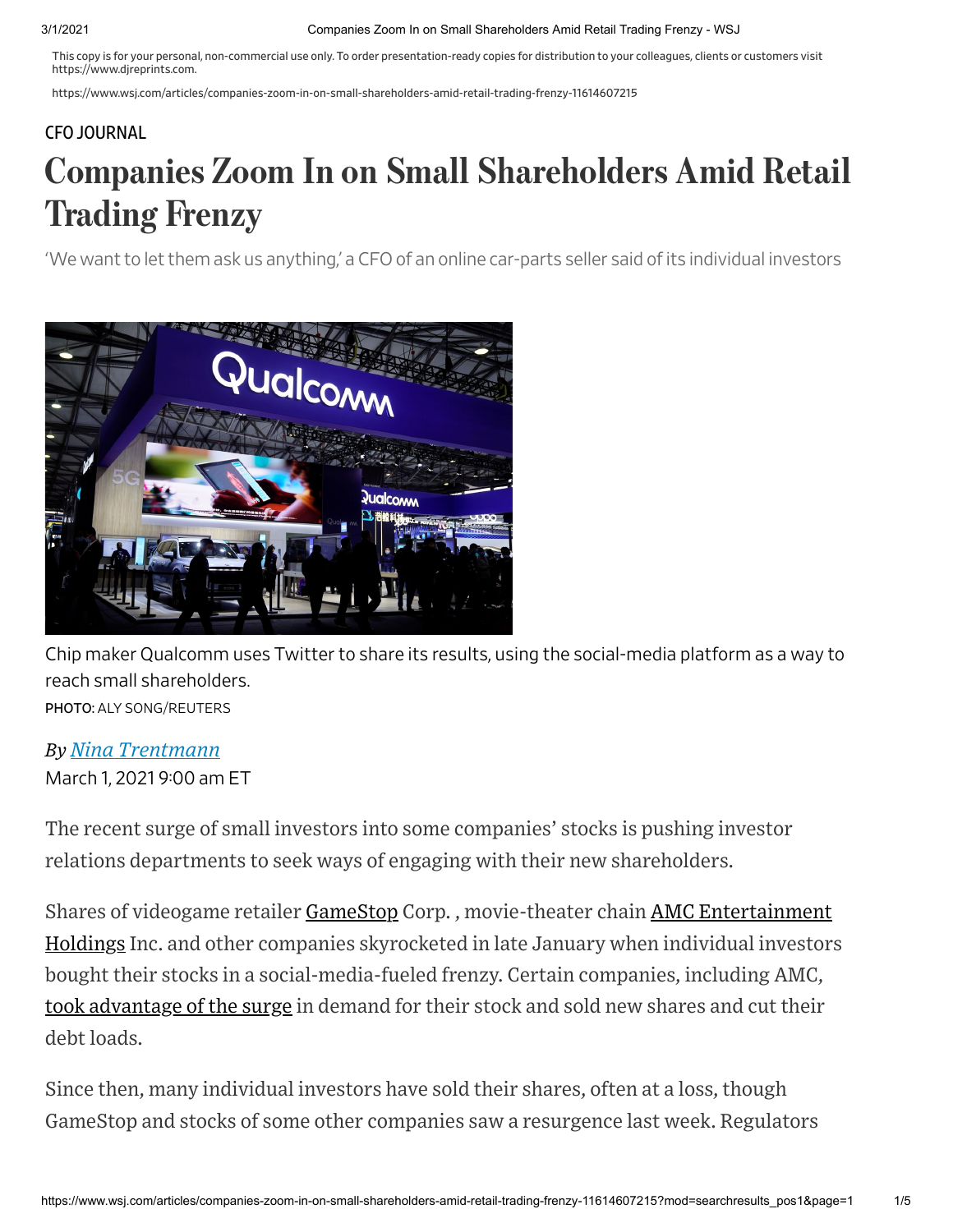are [looking](https://www.wsj.com/video/what-regulators-are-looking-into-with-the-gamestop-frenzy/7E4B6FD0-E7BE-41AA-89FD-4045A59820BF.html?mod=article_inline) into what caused the frenzy in January and whether market participants played by the rules. It is unclear [whether](https://www.wsj.com/articles/robinhood-citadel-others-prepare-for-the-gamestop-spotlight-in-washington-11613655854?mod=hp_lead_pos1&mod=article_inline) major policy changes are on the horizon.

The retail mania is prompting companies to get a better understanding of their shareholders and how they can connect with them. They are reaching out to individual investors through special events, podcasts, social-media channels and charts, while also keeping the lines of communication open for institutional investors.

AMC and GameStop didn't respond to a request for comment.

[CarParts.com](https://www.wsj.com/market-data/quotes/PRTS) Inc., a Torrance, Calif.-based auto-parts seller, in late January saw its stock price rise more than 53%. The shares rose further in early February before giving up some of the gains, and were trading at \$18.05 on Friday, up from below \$13 before the rally. The company, which is largely owned by institutions, plans to host a separate event for small investors in the spring, Chief Operating and Financial Officer David Meniane said.



David Meniane, operating and finance chief at CarParts.com. PHOTO: CARPARTS.COM

"We want to let them ask us anything," Mr. Meniane said, adding that retail investors weren't seen as a group that could move the stock market until recently. "That has changed, and it is great," Mr. Meniane said. CarParts.com wants to be approachable for all investors, he said.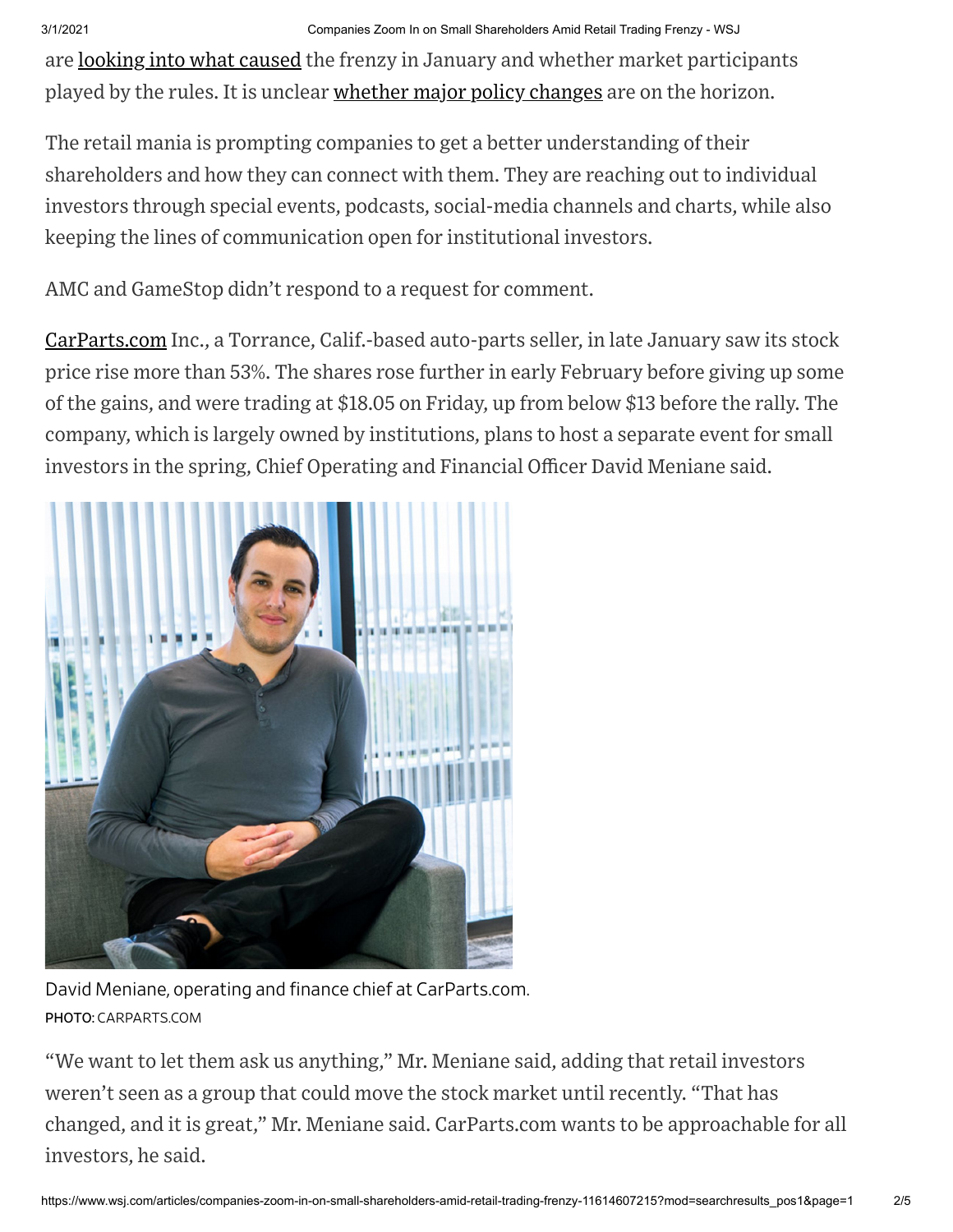### 3/1/2021 Companies Zoom In on Small Shareholders Amid Retail Trading Frenzy - WSJ

Kimberly Esterkin, an investor relations professional, said she is advising her clients to engage with retail shareholders. "You've got to be willing to take their questions; you've got to be responsive," she said, especially since they often are investing their own funds.

For some of her clients, as much as 50% of daily trading volume is driven by individual investors, said Ms. Esterkin, a managing director at Addo Investor Relations, a strategic communications and advisory firm in Los Angeles. "I have been noticing this surge since last March," Ms. Esterkin said, adding that work from home during the pandemic and commission-free trading platforms have added to the demand for stocks.

OTC [Markets](https://www.wsj.com/market-data/quotes/OTCM) Group Inc., an operator of stock-trading platforms that largely caters to trading in small and midsize companies, said it is adapting to growing interest from individual investors.

### NEWSLETTER SIGN-UP

# CFO Journal

The Morning Ledger provides daily news and insights on corporate finance from the CFO Journal team.

### PREVIEW FOR A SUBSCRIBED CONTROL IN THE SUBSCRIBED SUBSCRIBED

Share-trading volumes on OTC Markets' platforms were up more than fourfold in January from the same period last year, according to Jason Paltrowitz, executive vice president for corporate services at the company. In February, the volume of traded shares surged to 1.58 trillion, up from 86.49 billion during the same month last year, OTC Markets said.

"We have seen significant increases in participation from retail investors, but also more outreach from companies," Mr. Paltrowitz said. The market operator is offering companies the chance to participate in video and podcast series as well as virtual conferences for investors.

Individual investors sometimes can be less knowledgeable about a company or the perils of the stock market in general, investor relations experts said, making it necessary for their clients to provide educational materials and adjust marketing strategies to speak to these groups.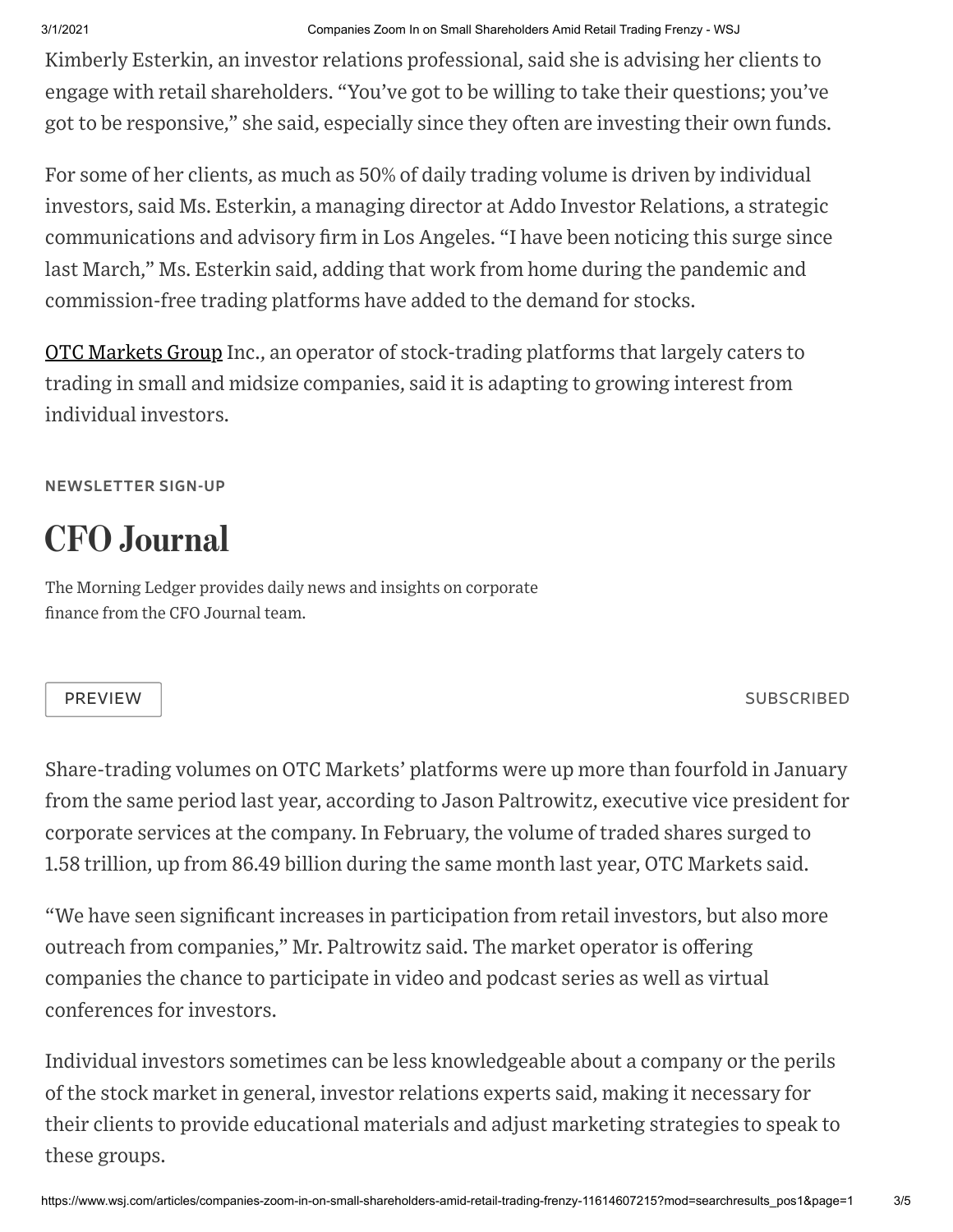Many of these new investors rely on recommendations from people in their social or online networks and follow finance and investing sites like Seeking Alpha, Investing.com or NerdWallet.

"We are building influencer strategies, working selectively with some of these influencers to inform and educate the growing pool of capital represented by retail investors," said Rachel Carroll, president and managing partner at Edison Group, an investor relations company.



## **Live Event Fans: Are You Ready for a 5G and Wi-Fi 6 [Future?](https://adclick.g.doubleclick.net/pcs/click?xai=AKAOjsuj7C8gMbTyLwVYlHUjvgBRnz-dfXpgNE49yEMCJkoOFe2SZsv1l2gM93SMtmrlDOcjWJOxL1LgMHnMcD9O6iFqAqAXOB-Tnx0r9S_JhAdXmykXlQ5GhmnFUoiW_CDSy_-ZcBREsDRh44pKCHluiVadpMvExCUKX6l-uOAdT1KhTTbIggtu63Q2QolYvQ6ZxpTTQXBiFMFbW_fdjQsuqOMU9zMhMDkig2K1FfDKaRhMzdvOaY2I-0ppvnzazkJLbXu1-jS4axMEqS3knXbd9RozlAli7cYZMz79tem-bct38xusy4_nOug&sig=Cg0ArKJSzDVbcZ5ZnaA4EAE&urlfix=1&adurl=https://partners.wsj.com/cisco/powering-an-inclusive-future/the-future-of-live-entertainment-how-5g-and-wi-fi-6-are-changing-the-game/)**

adiums and [concert venues](https://adclick.g.doubleclick.net/pcs/click?xai=AKAOjsuj7C8gMbTyLwVYlHUjvgBRnz-dfXpgNE49yEMCJkoOFe2SZsv1l2gM93SMtmrlDOcjWJOxL1LgMHnMcD9O6iFqAqAXOB-Tnx0r9S_JhAdXmykXlQ5GhmnFUoiW_CDSy_-ZcBREsDRh44pKCHluiVadpMvExCUKX6l-uOAdT1KhTTbIggtu63Q2QolYvQ6ZxpTTQXBiFMFbW_fdjQsuqOMU9zMhMDkig2K1FfDKaRhMzdvOaY2I-0ppvnzazkJLbXu1-jS4axMEqS3knXbd9RozlAli7cYZMz79tem-bct38xusy4_nOug&sig=Cg0ArKJSzDVbcZ5ZnaA4EAE&urlfix=1&adurl=https://partners.wsj.com/cisco/powering-an-inclusive-future/the-future-of-live-entertainment-how-5g-and-wi-fi-6-are-changing-the-game/) ere pushing the envelope on live periences and technology, even fore the pandemic hit.



Akash Palkhiwala, chief financial officer of Qualcomm. PHOTO: QUALCOMM INC.

VIQ [Solutions](https://www.wsj.com/market-data/quotes/CA/XTSE/VQS) Inc., a provider of audio- and video-capturing services whose shares trade on one of OTC Markets' platforms, in recent years has focused on providing easily understandable investor handouts and instructing small shareholders where to find them.